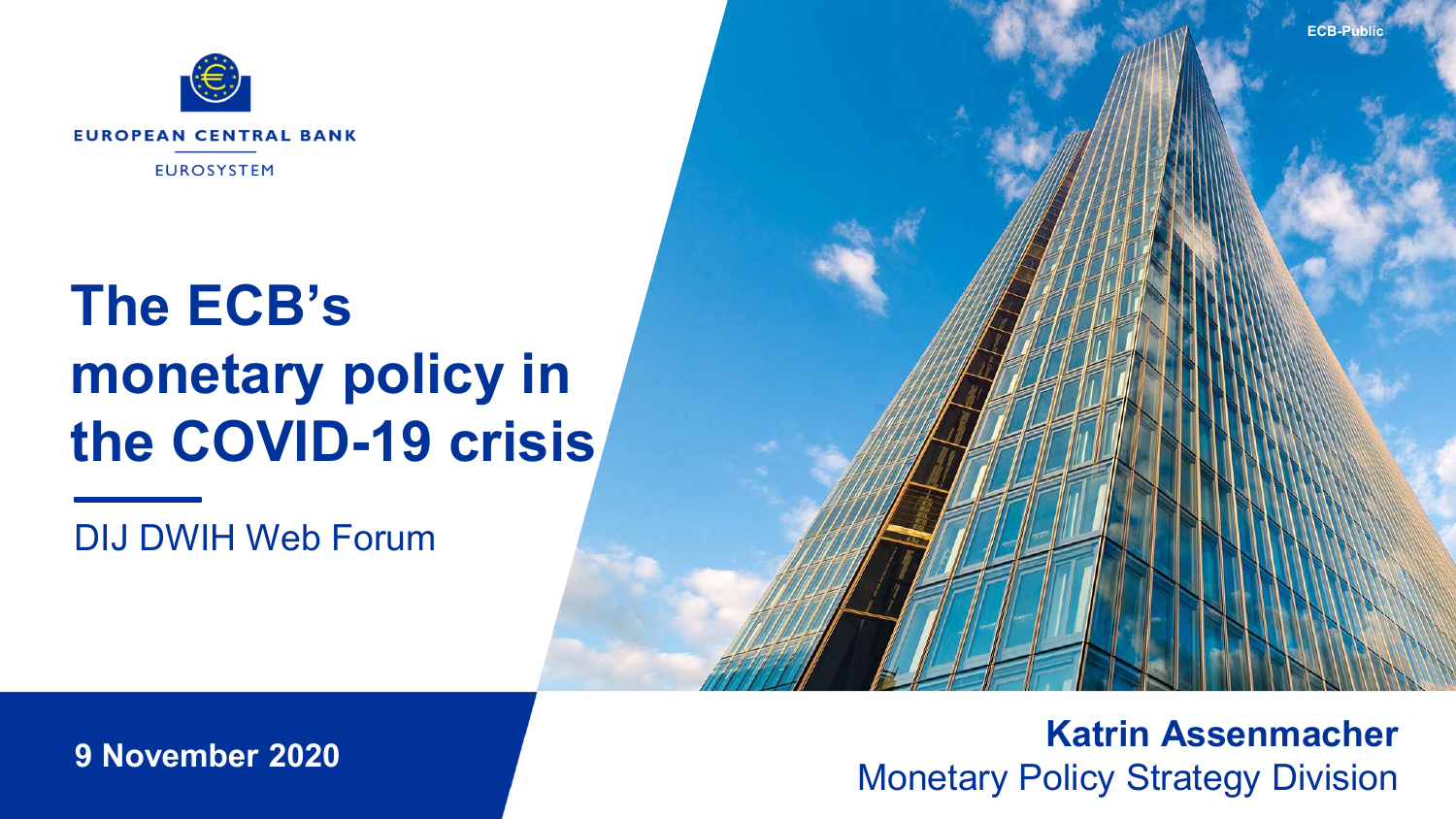## **The views expressed here are those of the presenter and do not necessarily reflect those of the ECB.**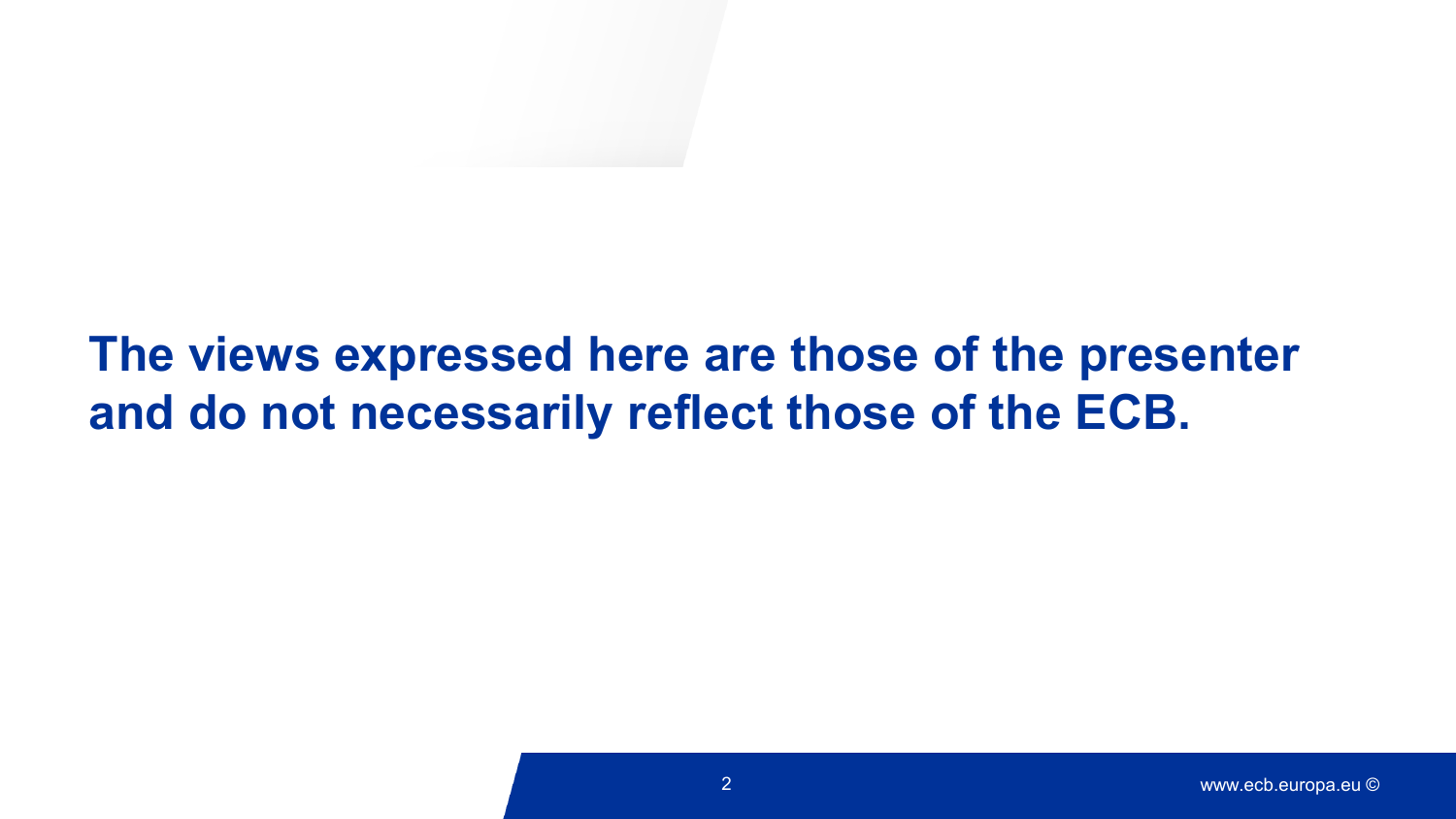# The ECB's response to the pandemic

### **COVID-19 pandemic presents huge challenges to public health and growth prospects of the euro area and global economies.**

- Unprecedented collapse in economic activity (-11.8% drop in Q2 euro area GDP) Turbulences in financial markets during spring.
- Fiscal response leads to large increases in government debt.

### **Forceful monetary policy response in order to:**

Support liquidity conditions and ensure smooth transmission of monetary policy. Help sustain the flow of credit to households and firms, especially SMEs. Maintain favourable financing conditions for all sectors and jurisdictions.

### **Unlike for the global financial crisis the shock did not originate in the financial sector.**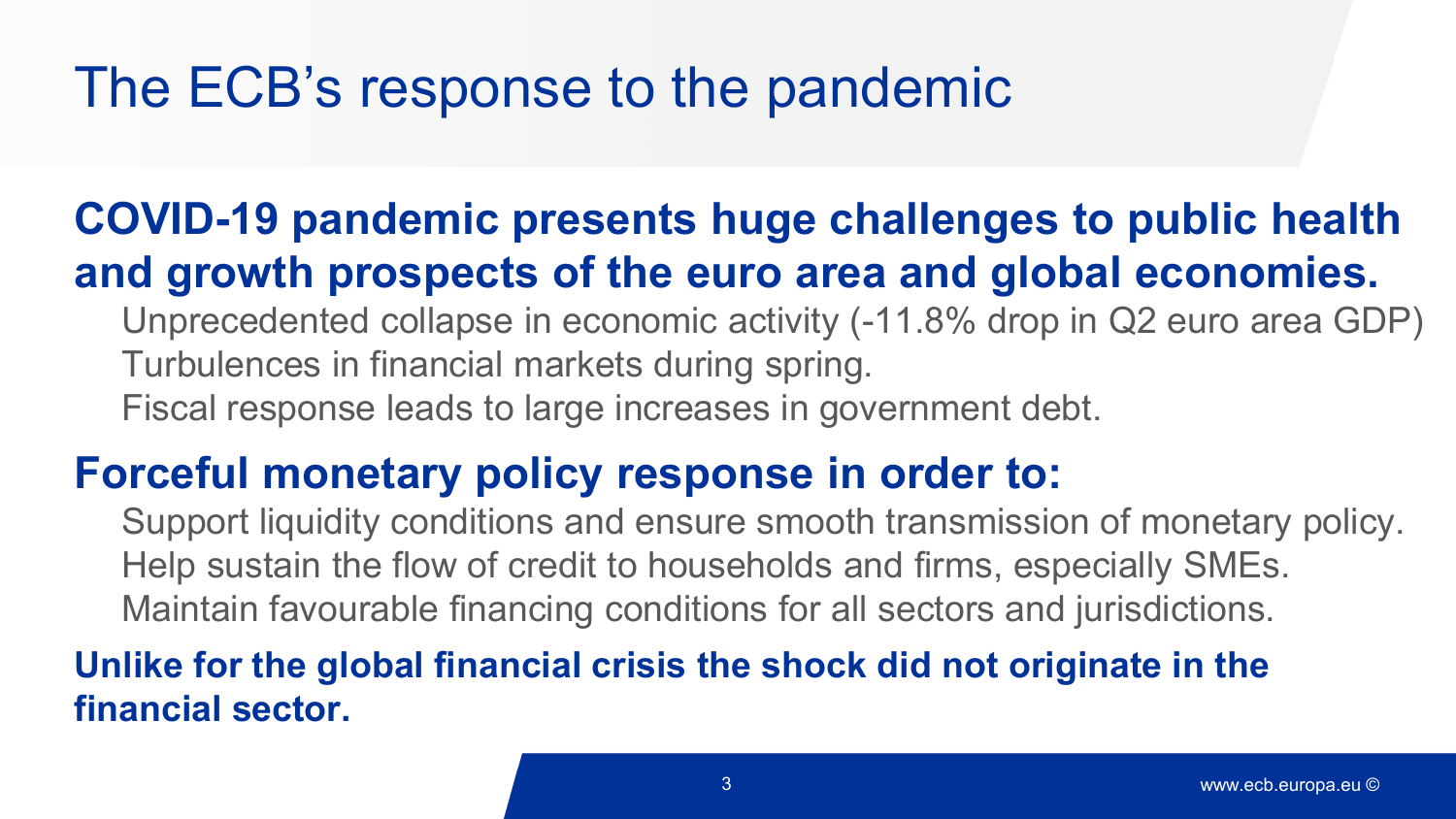# **Overview**

- 1 The outlook for the euro area
- 2 The ECB's policy response to the COVID-19 pandemic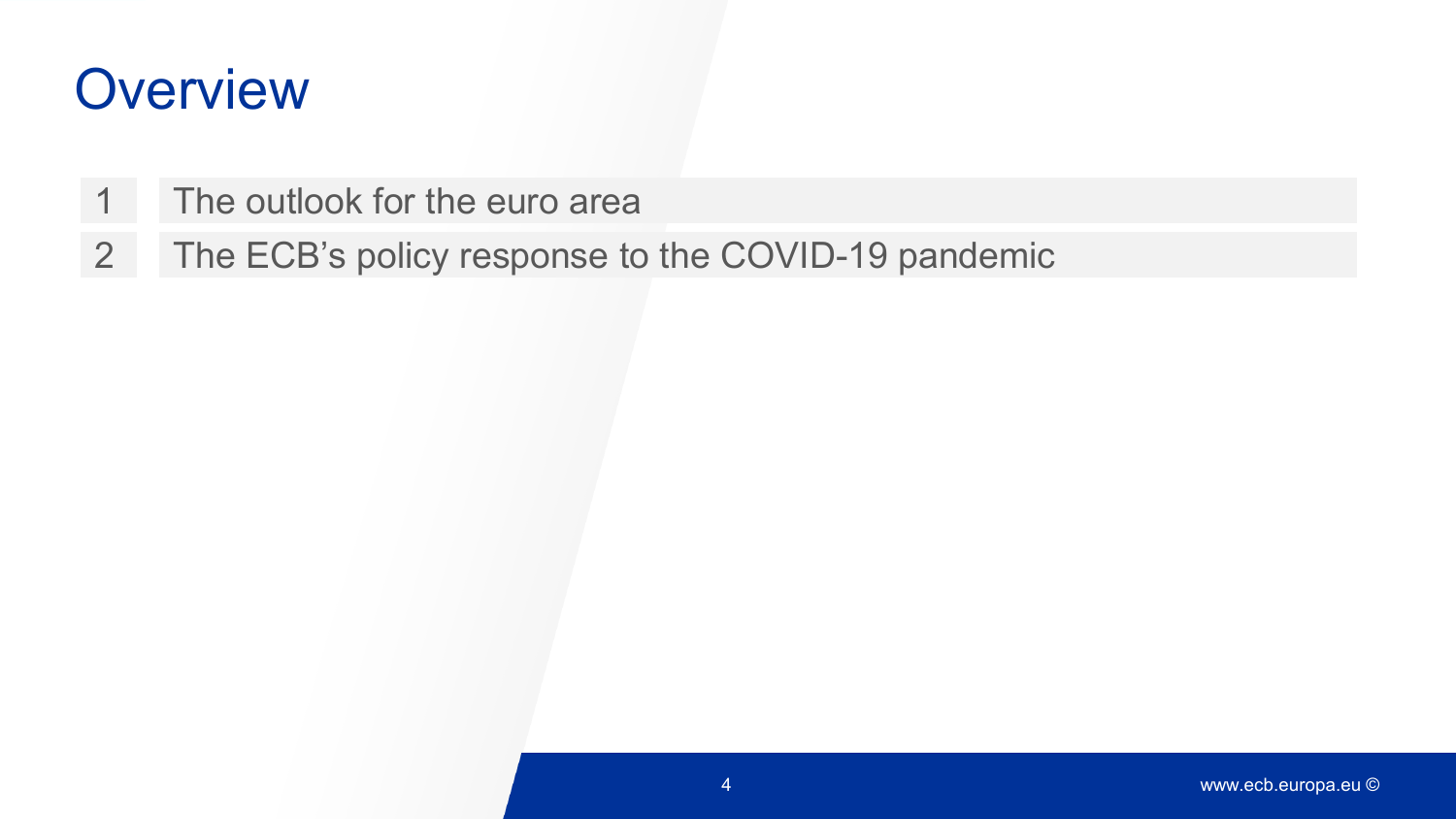

# The outlook for the euro area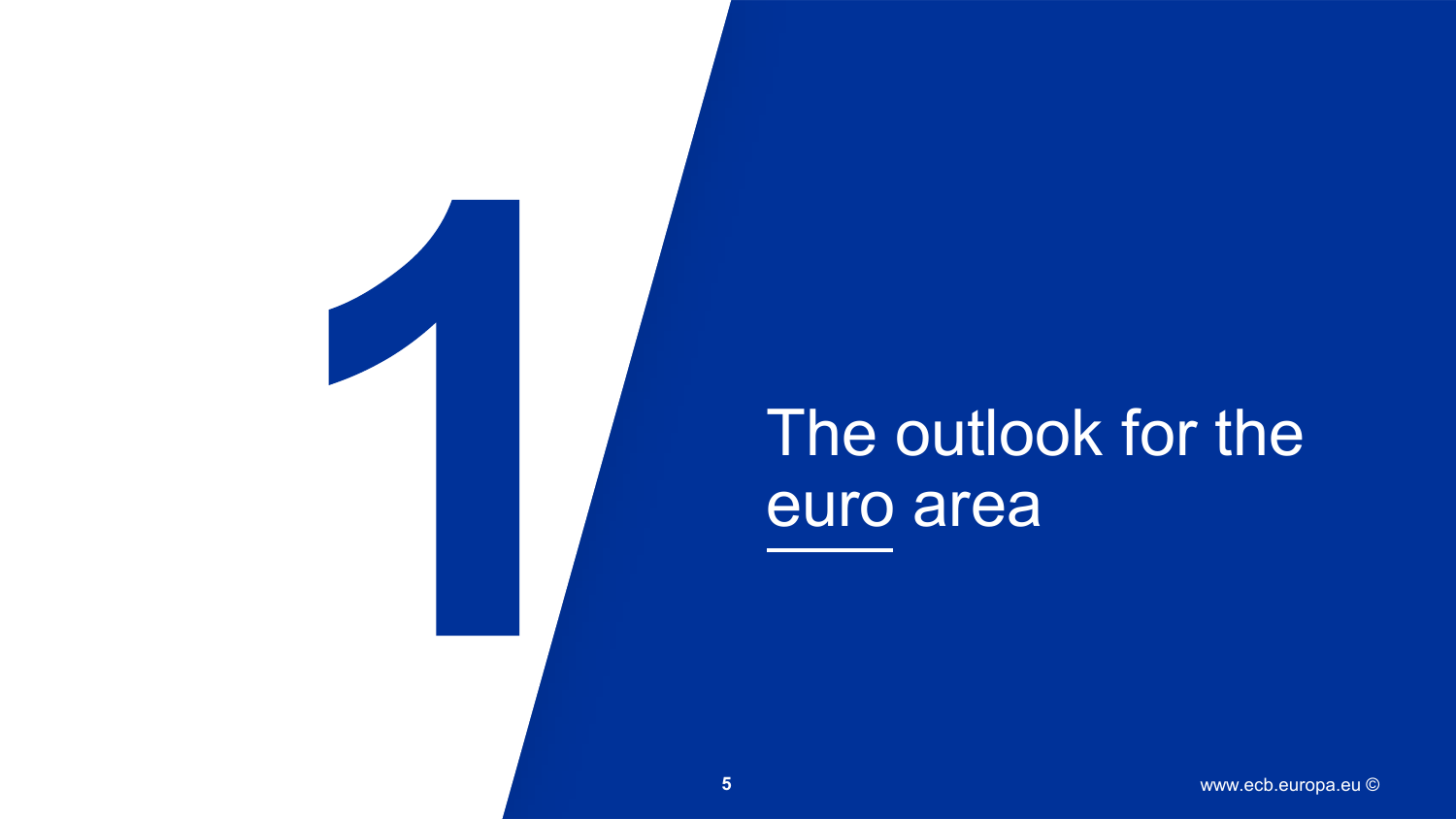#### **Real GDP** (year-on-year percentage changes; ppt contributions)



Source: Eurostat Latest observations: 2020Q3 for GDP (flash) and 2020Q2 for components.

### **Real value added**

(year-on-year percentage changes; ppt contributions)



Latest observations: 2020Q2.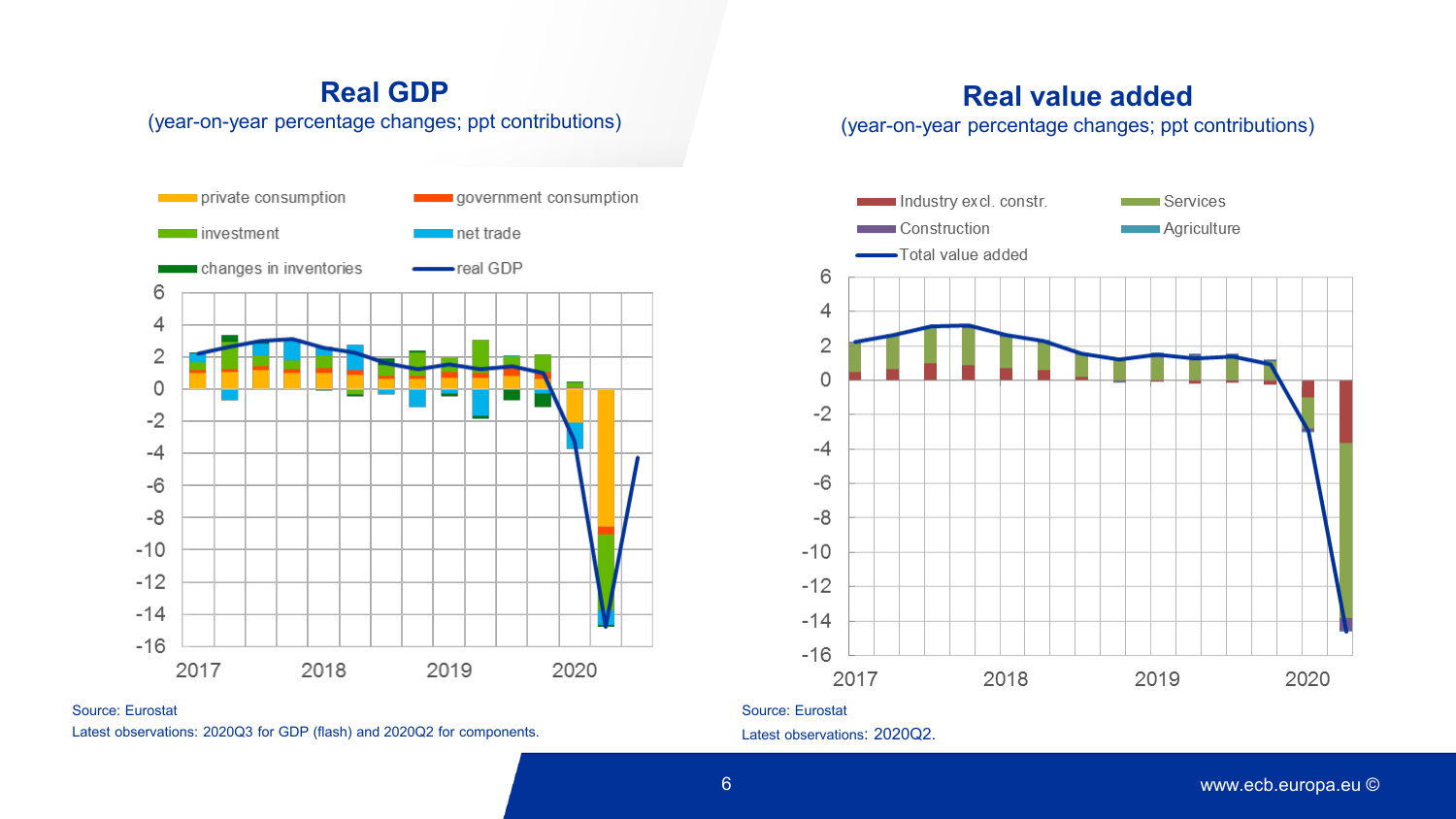## Real GDP levels in the euro area

 $\overline{\phantom{a}}$  euro area  $\overline{\phantom{a}}$  DE  $\overline{\phantom{a}}$  ES  $\overline{\phantom{a}}$  FR  $\overline{\phantom{a}}$  IT  $\overline{\phantom{a}}$  NL



Source: Eurostat, 2008Q1=100. Latest observations: 2020Q3.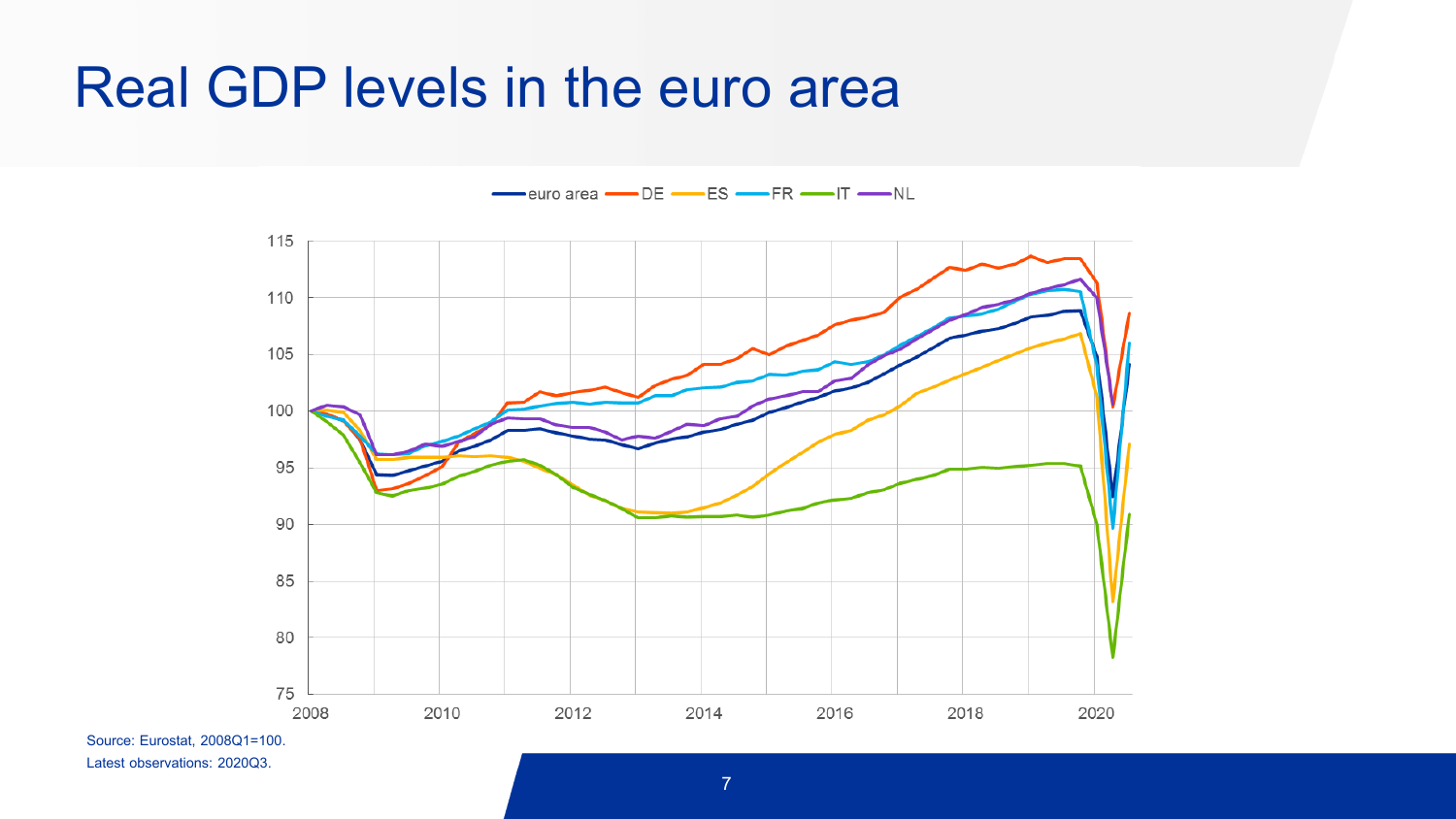### **Unemployment, discouraged workers and workers in job retention schemes**

(percent)



Latest observations: Unemployment rate, 8.1% in 2020Q3 (average of Jul and Aug 2020 data); unemployment + discouraged, 12.6% in 2020Q3 (ECB estimate), and unemployment + discouraged + job retention schemes, 20.3% in 2020Q3 (ECB estimate).

#### **Number of workers in job retention schemes**

(lhs: persons, million; rhs: in percent of the labour force)



Sources: Eurostat; IAB; ifo Institut; Ministère du Travail, de L'Emploi et de L'Insertion; INPS; Ministerio de Inclusión, Seguridad Social y Migraciones.

Latest observations: Sep 2020 for the number of workers in ERTE in Spain; Sep 2020 for the number of workers in Kurzarbeit in Germany and Activité Partielle in France; Jun 2020 for the number of workers in Cassa Integrazione in Italy.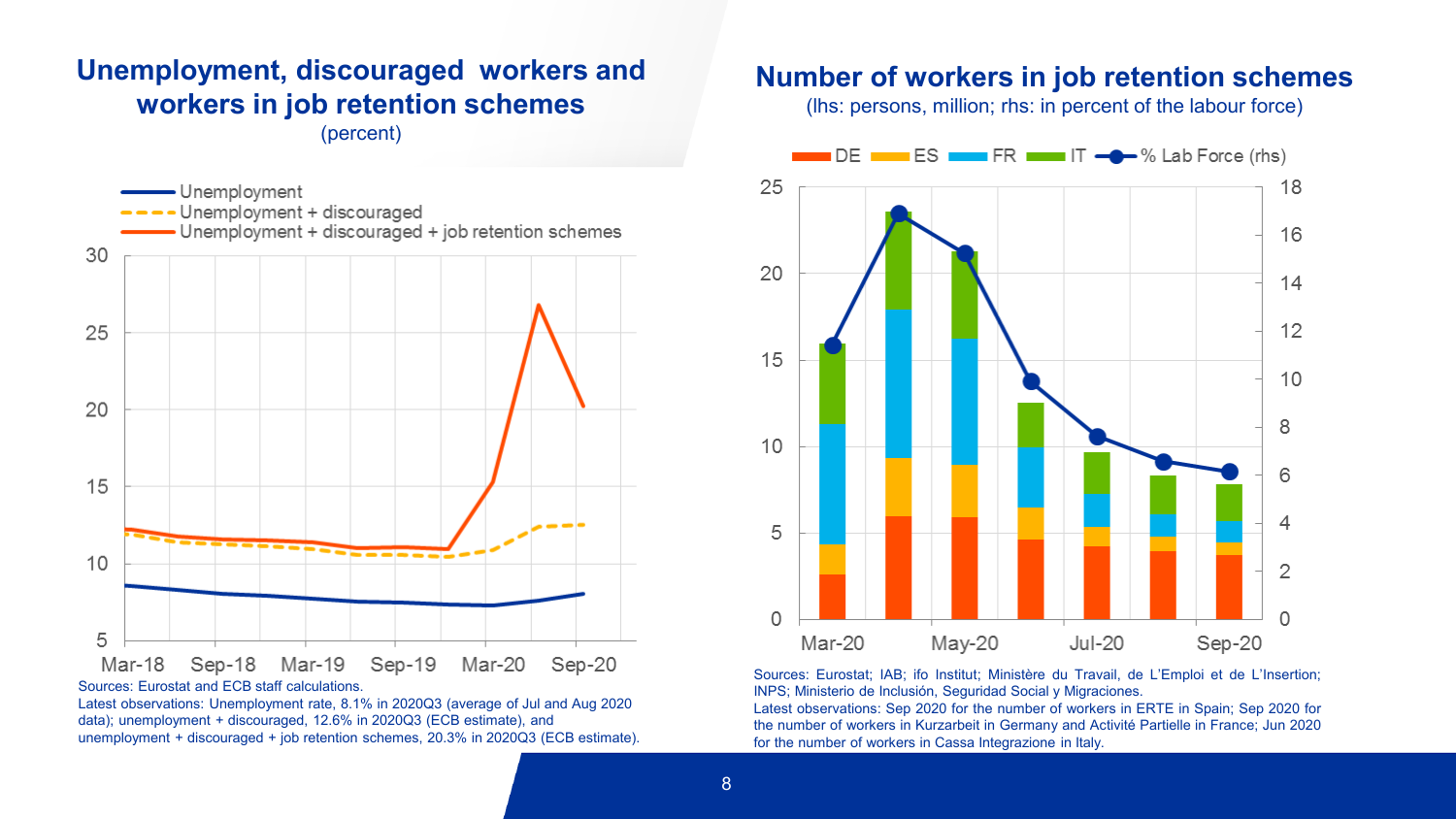#### **Cyclically-adjusted primary balance** (% of GDP)



Sources: European Commission Autumn forecast, 2020; Draft Budgetary Plans for 2021.

#### **Severity of crisis and government debt** (% of GDP)



Sources: European Commission's Autumn forecast and ECB calculation. Notes: The GDP losses in 2020 and in 2020-21, in equal proportions, are one of the criteria for the allocation of the grants under the Recovery and Resilience Facility of the Next Generation EU instrument. They are calculated as an average of the projected GDP loss in 2020 compared to 2019 and the projected GDP loss in 2021 compared to 2019.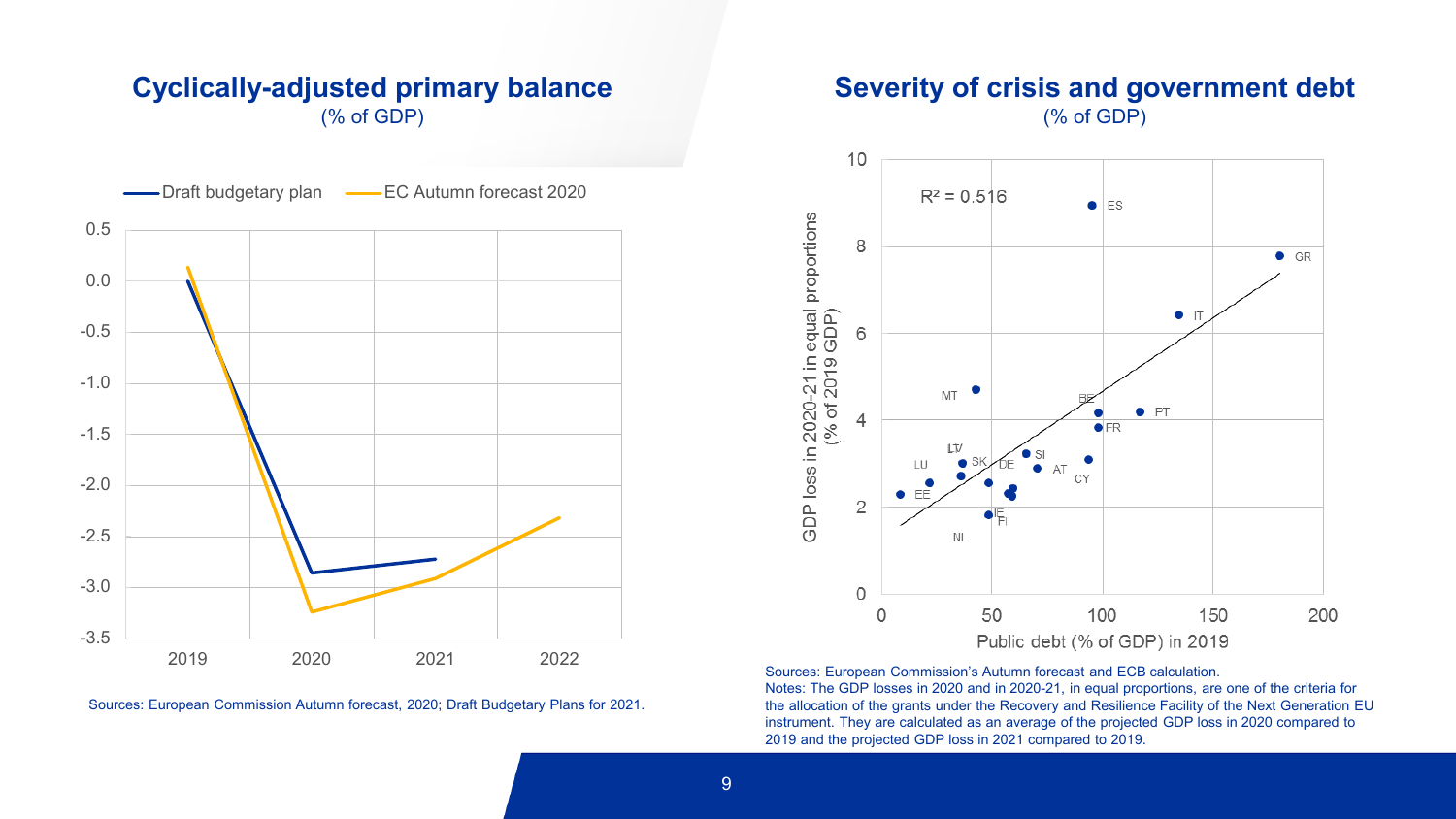# Staff macroeconomic projections for the euro area



www.ecb.europa.eu ©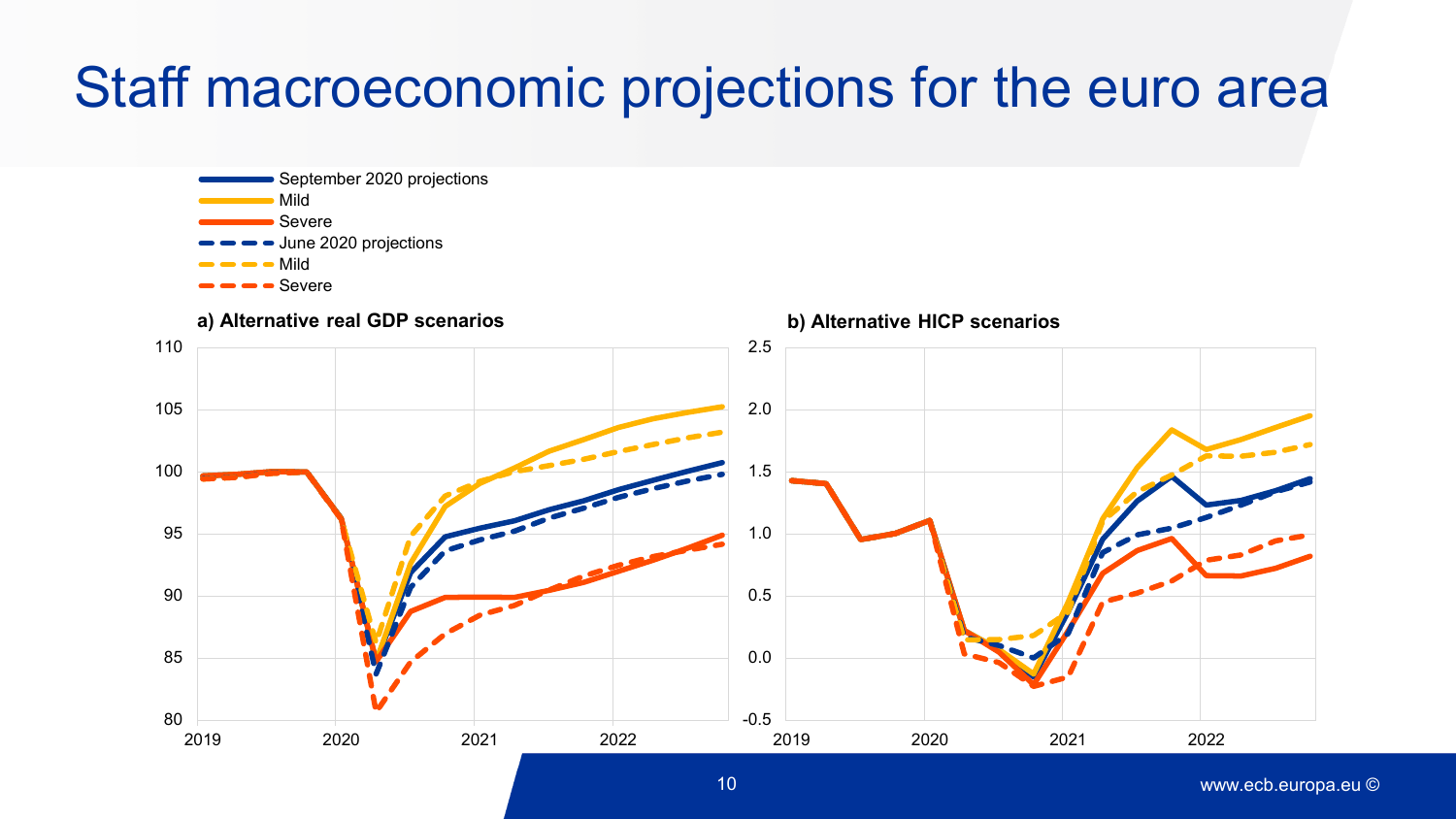

Sources: ECB SPF, Consensus Economics and Eurozone Barometer. Note: The average of the SPF, CE and EZB longer term inflation expectations is weighted by their respective average number of respondents. Latest observations: 2020Q4.

#### **SPF inflation expectations and risk premium-adjusted 1y-in-4y ILS rate**



Sources: Bloomberg, Refinitiv and ECB calculations.

Notes: The risk adjusted 1 y-in-4y ILS rate is based on the decomposition of an affine term structure model fitted to the euro area zero coupon ILS curve. Survey expectations from the ECB's Survey of Professional Forecasters (SPF) refer to the mean of the reported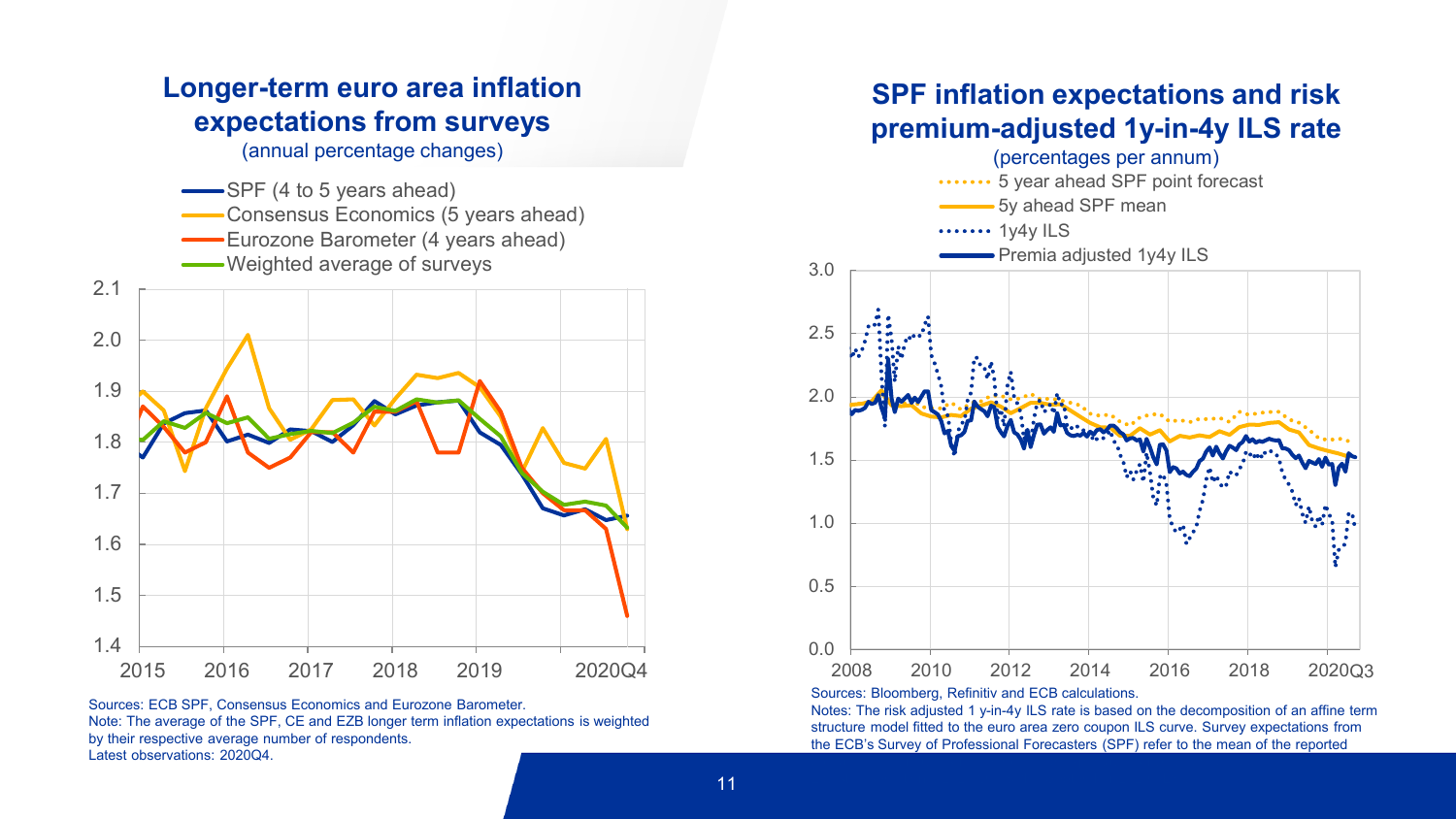

The ECB's policy response to the COVID-19 pandemic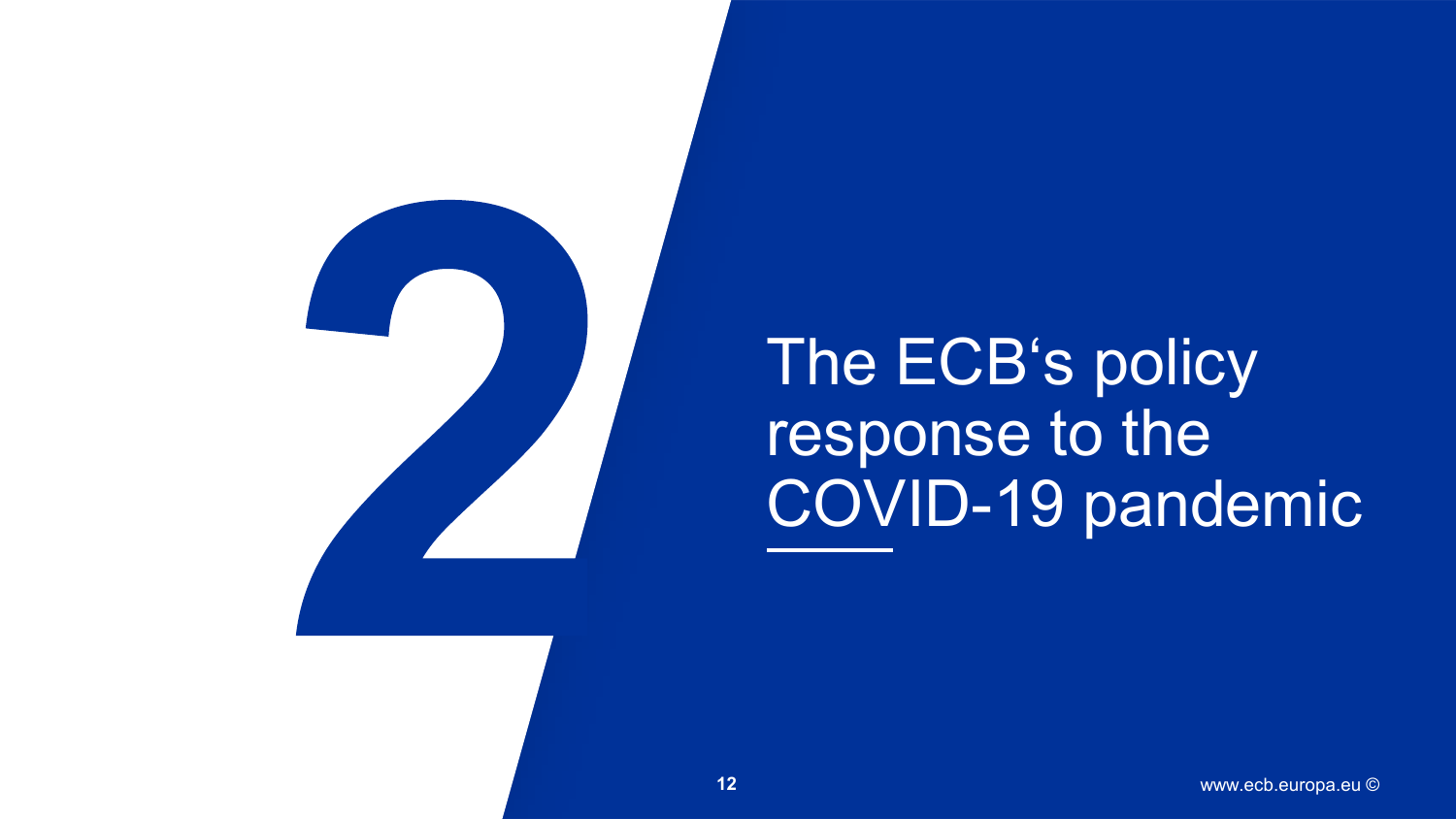# ECB measures since the start of the pandemic

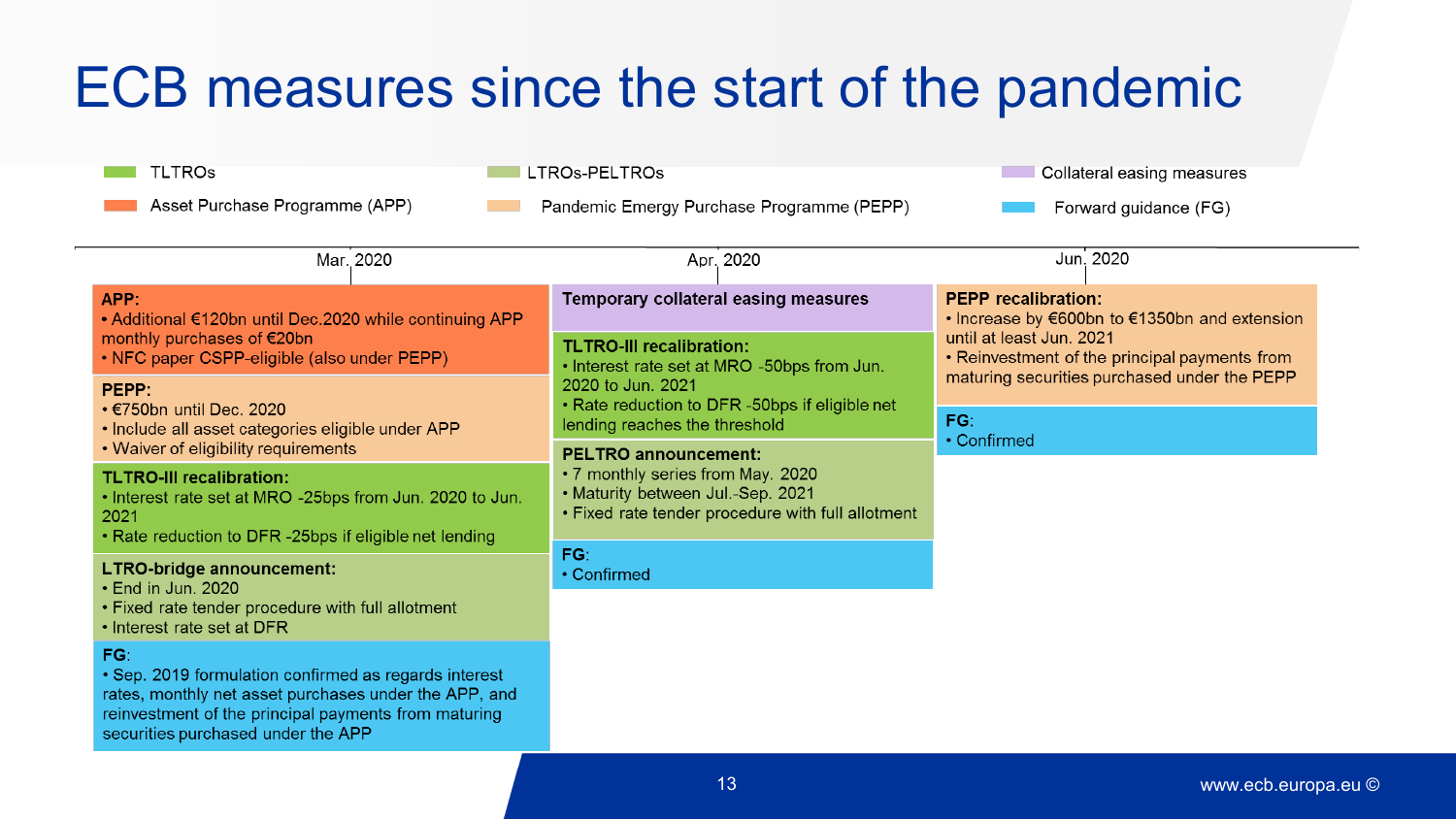

**10-year sovereign yield spreads vs. 10-year OIS rate** (percentages per annum)

Sources: Bloomberg, Refinitiv, ECB calculations.

Notes: The spread is the difference between individual countries' 10-year sovereign yields and the 10-year EONIA OIS rate. The vertical lines refer to the days before the PEPP announcement (18 Mar), the June GovC meeting (2 Jun), and t meeting (8 Sep), respectively. Latest observation: 23 October 2020.

#### **MFI loans to non-financial corporations**

(lhs: annual percentage changes; rhs: EUR bn)



Source: ECB. Latest observation: September 2020.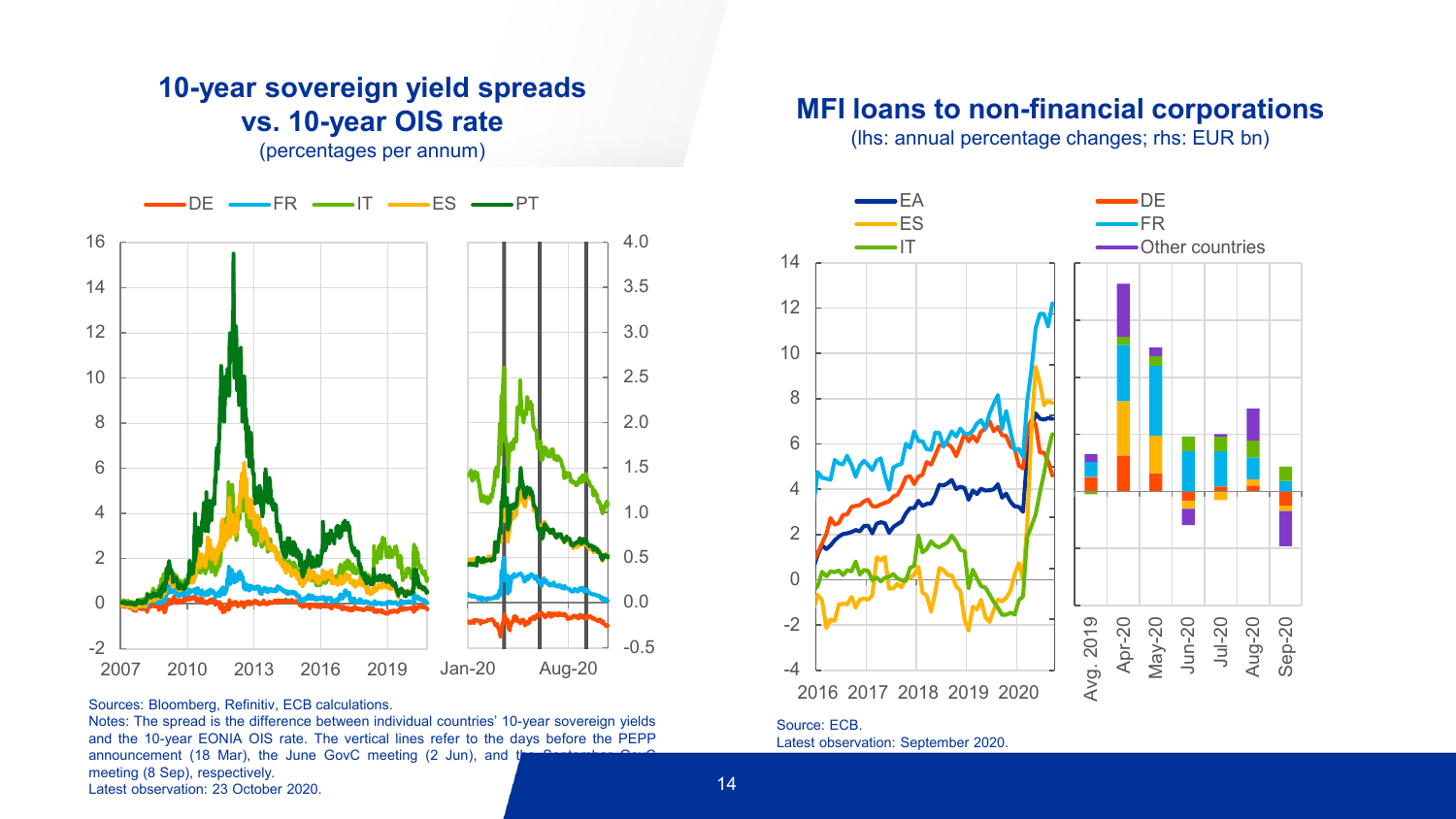# **Conclusions**

### **Economic prospects are highly uncertain due to the ongoing COVID-19 pandemic.**

Impact on economic activity has been huge with an uneven and incomplete recovery across sectors and countries.

### **Policy response has cushioned immediate impact.**

Monetary and fiscal policy have been working hand in hand. Fiscal policy has supported spending of households and firms. Monetary policy has maintained favourable financing conditions for all sectors and jurisdictions.

### **Long-term consequences and extent of permanent damage still unclear.**